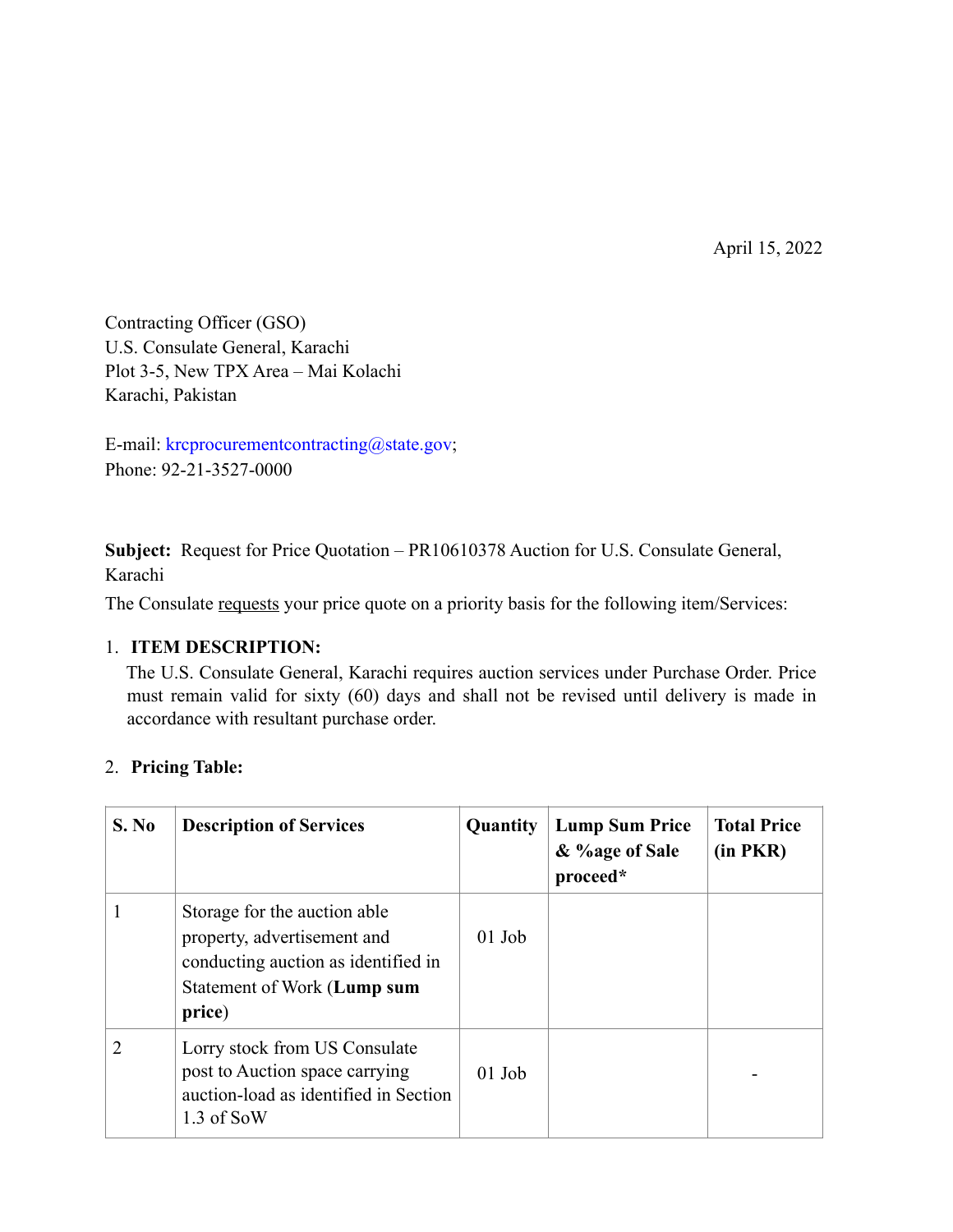Grand Total Price

\**Bidders are required to submit both the Lump sum price for the whole auction process (starting from the award date till the submission of sale proceed cheque to Consulate cashier) and the percentage of total sale proceed. Contractor shall be paid either the lump sum price determined in the contract, or a percentage of the sale proceed, whichever will be less for auction services.* 

Page **1** of **9**

# 3. **SCOPE OF WORK:**

**1.1.** The auctioneer will execute a live bidding auction at its own auction yard for selling U.S. Consulate property that is authorized for disposal through the auction process. Property includes, but may not be limited to:

- a. Household Furniture.
- b. Household Appliances.
- c. Miscellaneous auto parts.
- d. Miscellaneous Information technology (IT) equipment.
- e. Household crockery items.
- f. Miscellaneous junk.

**2.** U.S. Consulate General, Karachi Warehouse staff will arrange auction lots and prepare lists for auction able items at the auction yard. The auctioneer shall provide possession and uninterrupted access for Consulate warehouse staff to auction site for at least three weeks before the auction date. Consulate warehouse staff will utilize this time in movement of items and preparation of lots at the auction site. Besides setting lots of vehicles and miscellaneous junk in open space at the auction yard, Consulate will require approximately 30,000 sq. ft of covered area to display household furniture, appliances, and miscellaneous IT equipment lots.

**3.** Auctioneer will arrange to transport auction stock from U.S. Consulate post NCC-Mai Kolachi to designated auction space with manpower for material handling. Any unauctioned material will be transported back to the post.

**4.** The auctioneer shall be required to maintain accountable records of inventory as provided by Consulate Property Office and guidance by the Consulate staff.

**5.** In preparation for an auction, the auctioneer shall not, repeat, shall not repair, modify, or remove components and/or spare parts in order to increase the resale value of the items. Items will be auctioned in their original condition as received. The auctioneer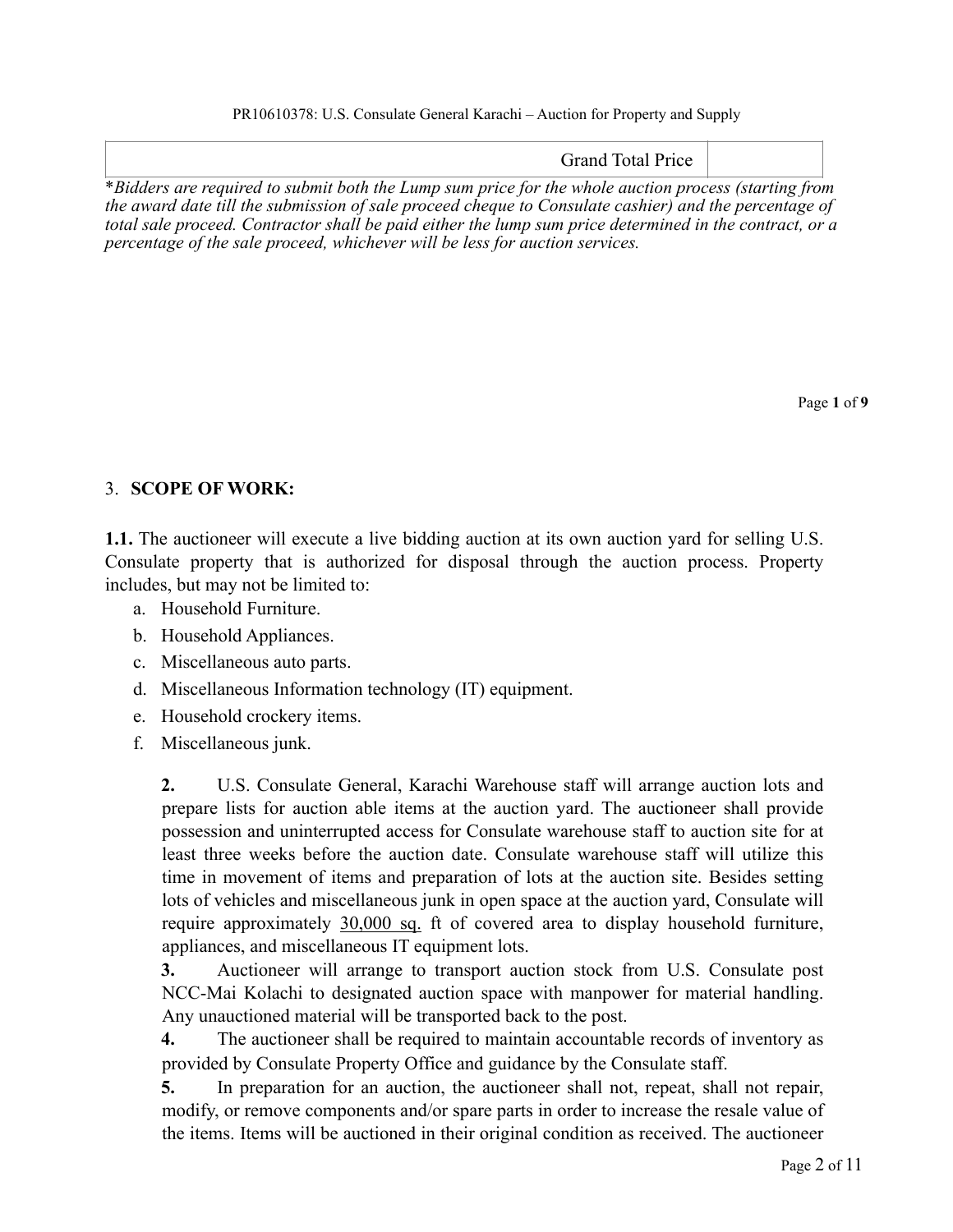shall not, repeat, shall not segregate the property lots by age, physical or working condition and/or appearance.

**6.** The Auctioneer shall be responsible for advertising well in advance the auction through newspapers. Under no circumstances shall the advertisement indicate that the property belongs to the U.S. Consulate. Furthermore, the Auctioneer shall not convey in the auction announcement and to the public attending the auction the names of Consulate employees or telephone numbers. Advertisement should be of size 7 cm x 2 columns across, appearing in Sunday edition of daily Jang, The News, Nawa-e-Waqat and daily Express published from Rawalpindi, Lahore & Karachi.

**7.** During the auction, the Auctioneer shall be responsible for collecting/accounting for cash from buyers and providing cashier services. This will include preparing and issuing receipts to successful bidders. At the end of the auction, **Auctioneer shall properly secure the cash and pay the total amount of entire sale proceeds in the form of a single pay order in favor of "U.S. Consulate General, Karachi" to the Consulate cashier within 10 working days following the auction. Please note that partial payments will not be accepted**.

**8.** It is a requirement of the U.S. Government that Consulate personnel observe the auction process. The Auctioneer may be subject to an audit if any irregularities were observed or uncovered during the auction.

**9.** On the day of auction, auctioneer will provide manpower for announcing and call for bids during live bidding process. Also, adequate manpower (minimum 6 to 10 of their employees) to use as runners and for standing along with lots to protect the Consulate property.

**10.** Auctioneer will be responsible for collecting full payments of sold lots from successful bidders on the spot. Consulate will not be responsible if successful bidders flee without paying for their bids/lots.

**11.** Auctioneer will make every effort to get best price for the Consulate. Auction will start at 10:00 a.m. and will remain continue till all items are sold.

**12.** Auctioneer will be responsible to remove all sold lots from auction yard within least possible time. Auctioneer will be responsible for verification and handing over of sold lots to successful bidders. Consulate will not provide any assistance in removing or handing over of sold lots.

**13.** Any requirement for additional paperwork related to items included in auction should be requested in advance of the auction (by the auctioneer) and there is no responsibility by the U.S.

government to assist after sale.

## **2. MANAGEMENT AND SUPERVISION**

**2.1.** Supervision:

The contractor shall designate a Supervisor who shall always be responsible for on-site supervision of the Contractor's workforce while performing duties.

This supervisor shall be the focal point for the Contractor and shall be the point of contact with Consulate POC.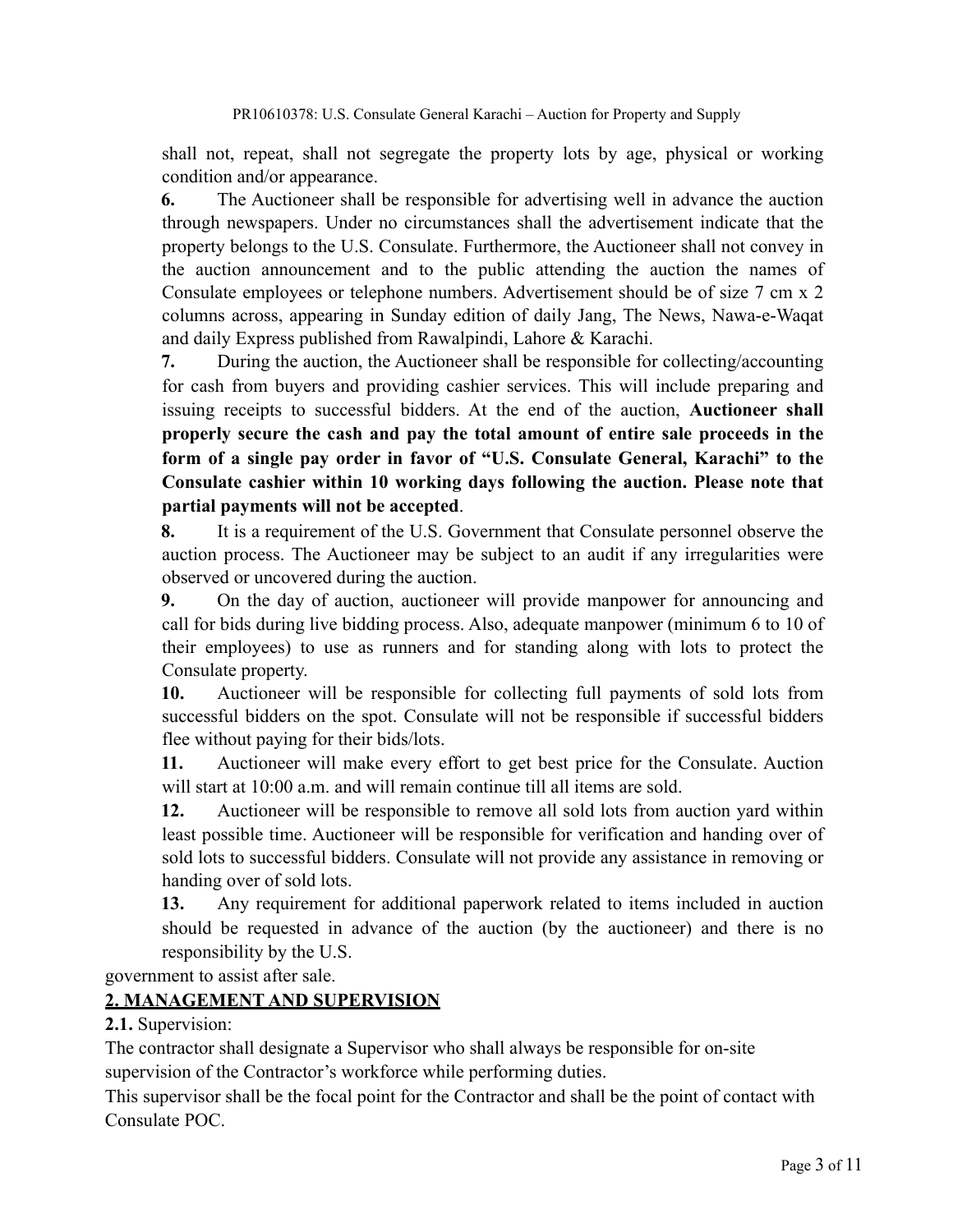The Contractor is responsible for safety and shall comply with all local labor laws, regulations, customs, and practices pertaining to labor, safety, and similar matters. The Contractor shall promptly report all accidents resulting in lost time, disabling, or fatal injuries to the POC. **2.2.** Materials and Equipment:

The contractor shall provide all necessary services and equipment to accomplish the Government's requirement.

# **3. INSURANCE**

The contractor is responsible for obtaining whatever insurance is necessary according to local laws for the security of Government property while in contractor's custody. The contractor agrees that the Government shall not be responsible for personnel injuries or for damages to any property of the contractor, its officers, agents, servants, and employees, or any other person, arising from an incident to the contractor's performance. The contractor shall hold harmless and indemnify the Government from all claims arising there from, except in the instance of gross negligence on the part of the Government.

## **4. POINT OF CONTACT (POC)**

Consulate point of contact will be communicated to the successful bidder at the time of award.

# **5. PERIOD OF PERFORMANCE**

Auction to be scheduled by May 20-June 20, 2022 starting from 10:00hrs till the auction able items lasts.

## **6. TERMS & CONDITIONS**

**6.1.** Inspection & Acceptance:

A Government representative/s will remain at the site to monitor the entire auction process on the day of auction, inspect from time to time the services being performed to determine whether work is being performed in a satisfactory manner and of acceptable quality.

**6.2.** Payment Terms:

Contractor shall submit invoice upon satisfactory completion of auction,

- Karachi, FMC Invoics KarachiFMCInvoices@state.gov
- Karachi, FMC Inquiries KarachiFMCInquiries@state.gov

Contracting Officer takes no responsibility for payment and/or associated queries.

Please note: Mode of Payment - Net 30 will be commenced on the date of receipt of invoice in the US Consulate General Financial Management Centre. Payment shall be made through EFT within 30 days upon receipt of legitimate invoice. Contractor shall be paid Rs. or

- \_\_\_ % of the total sale proceed, whichever will be less for each auction.
	- **3.** Submission of Tax Receipt:

Contractor upon collection of 10% tax (for Filer) and 20% (for non-filer) from buyers should deposit the collected tax to the local Government treasury and is required to submit the copy of the tax deposit receipt to the Consulate within 30 days from the auction day.

**4.** Electronic Funds Transfer (EFT) Address/Banking Information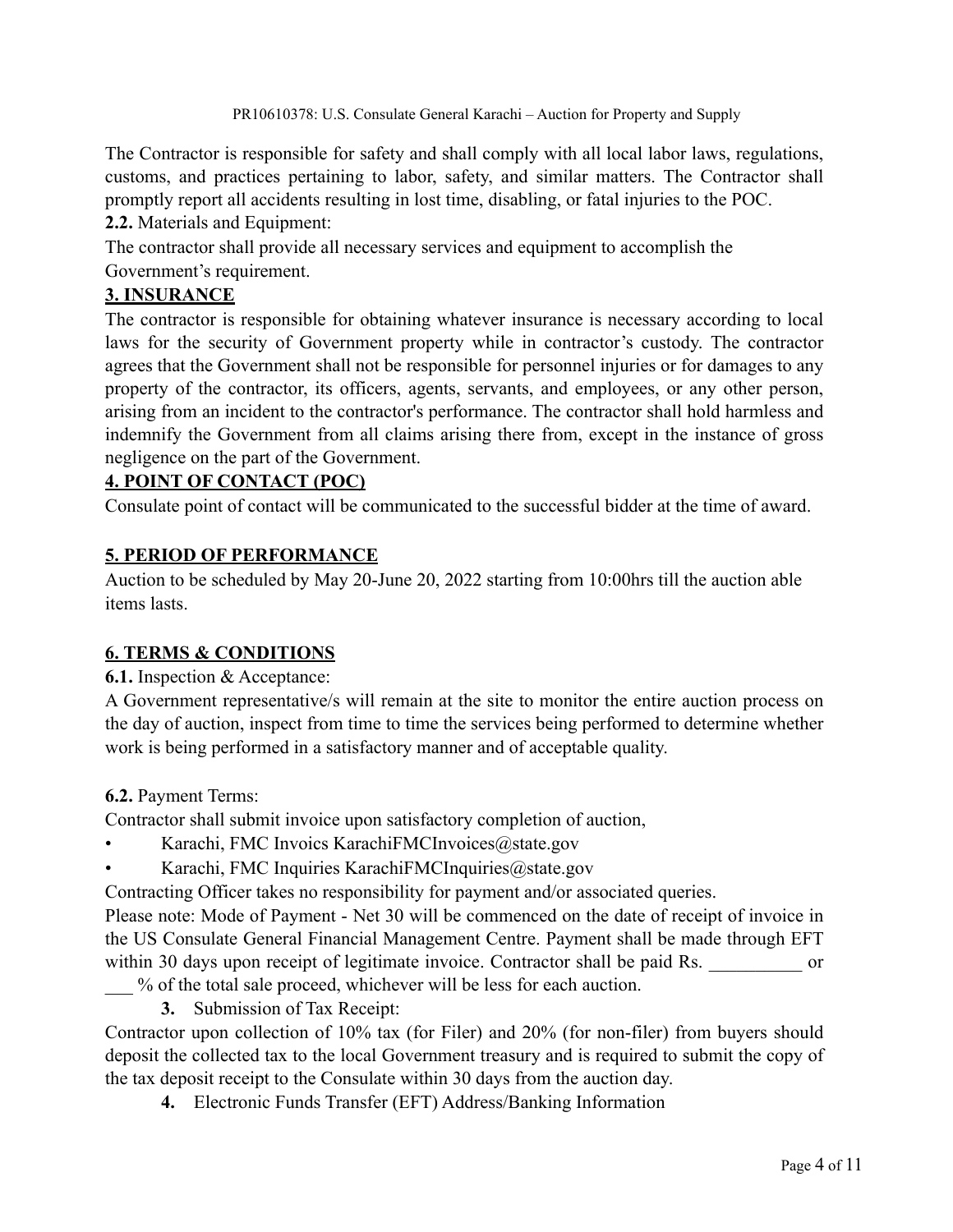### **5.** COVID-19 Regulations:

The Contractor shall ensure strict compliance of all COVID -19 regulations in accordance with local mandates to include but not limited to: wearing mask (that always covers your nose and mouth) while in the auction yard, maintain social distancing (6 feet distance from other person). Contractor will place a standing hand sanitizer dispenser at the entrance of auction yard and confirm every person sanitizes their hands at the time of entry. The contractor shall also designate a person who will do the temperature checks of all the people entering the auction yard. The material/equipment required to follow the aforesaid guidelines are to be arranged by the contractor at their own cost.

# 7. **OFFER REQUIREMENTS:**

a) Please submit your quote on or before **April 22, 2022, at 1500hrs** via email to following email address:

krcprocurementcontracting@state.gov;

- b) Please prepare a quotation on your company letterhead in accordance with the requested details of this RFQ.
- c) Please provide reference of our RFQ#PR10610378 in all your correspondence regarding this request for price quotation.
- d) Please include list of your clients with past experience of similar work for at least three-five (3-5) years.
- e) Bidder must have a physical business address and good financial health in order to get this award. Provide evidence for business address and financial strength.
- f) The offeror should have adequate storage facility to hold/display auction able items (at least 10,000 sq ft. covered area) as well as large outer space to store big items/equipment/ machinery such as shipping containers, generators, metal scrap, wooden junk etc.
- g) The location of the auction house should be situated in Karachi not more than 10kilometers radius from U.S. Consulate General, Karachi.
- h) U.S Consulate representative/s will visit the site to evaluate its location, structure, and surroundings to determine acceptability. The offeror will not have right to reject this determination.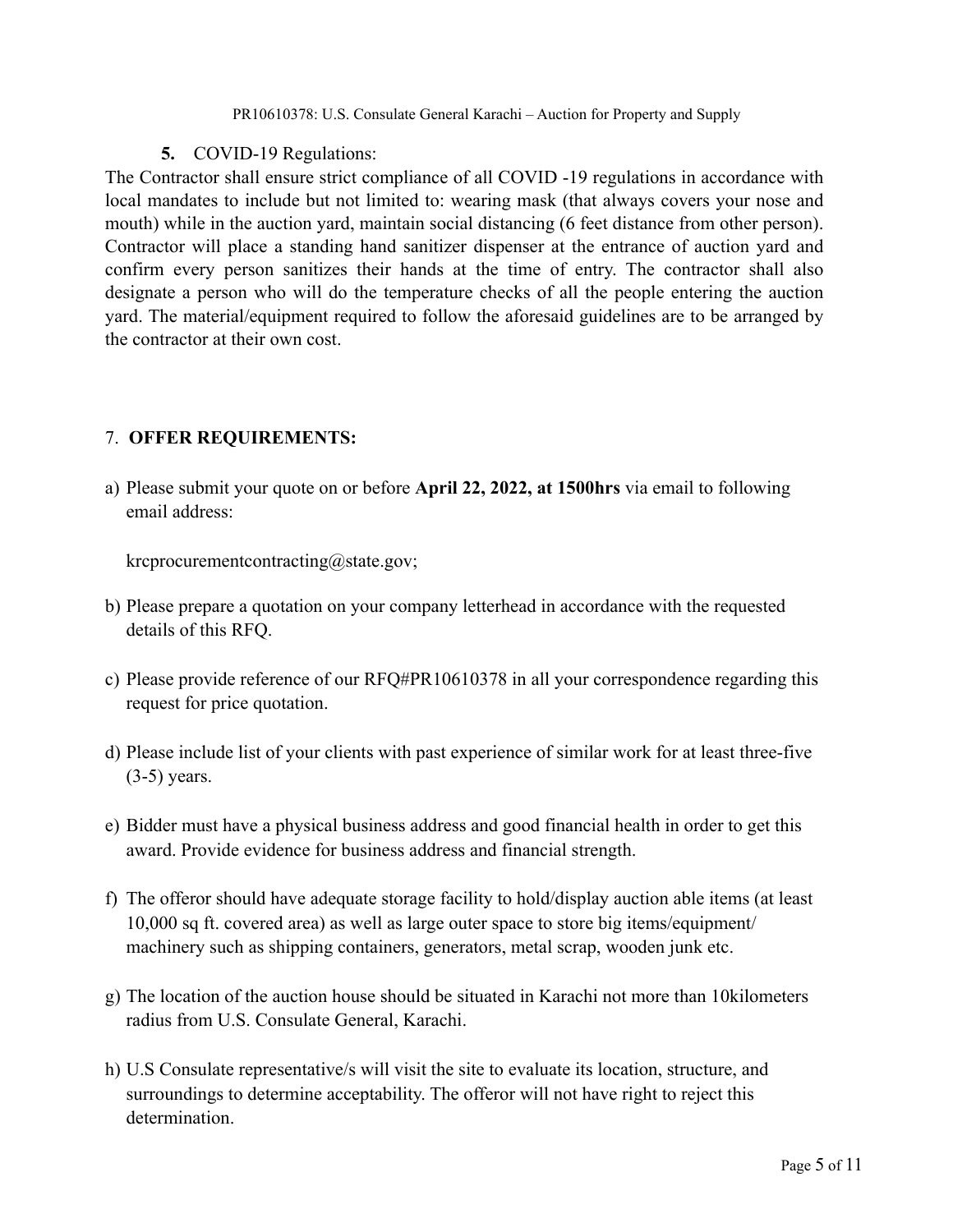#### 8. **GOVERNMENT FURNISHED PROPERTY/EQUIPMENT:**

The Contractor is responsible for the proper care, maintenance and use of Government property in its possession or control from time of receipt until properly relieved of responsibility in accordance with the terms of the contract. The Contractor shall pay all costs for repair or replacement of Government furnished property that is damaged or destroyed due to Contractor negligence.

### 9. **SAFETY**

#### 652.236-70 ACCIDENT PREVENTION (APR 2004)

- (a) General. The Contractor shall provide and maintain work environments and procedures which will safeguard the public and Government personnel, property, materials, supplies, and equipment exposed to contractor operations and activities; avoid interruptions of Government operations and delays in project completion dates; and, control costs in the performance of this contract. For these purposes, the Contractor shall:
- (1) Provide appropriate safety barricades, signs and signal lights;
- (2) Comply with the standards issued by any local government authority having jurisdiction over occupational health and safety issues; and,
- (3) Ensure that any additional measures the Contracting Officer determines to be reasonably necessary for this purpose are taken.
- (4) For overseas construction projects, the Contracting Officer shall specify in writing additional requirements regarding safety if the work involves:
- (i) Scaffolding;
- (ii) Work at heights above two (2) meters;
- (iii) Trenching or other excavation greater than one (1) meter in depth;
- (iv) Earth moving equipment;
- (v) Temporary wiring, use of portable electric tools, or other recognized electrical hazards. Temporary wiring and portable electric tools require the use of a ground fault circuit interrupter (GFCI) in the affected circuits; other electrical hazards may also require the use of a GFCI;
- (vi) Work in confined spaces (limited exits, potential for oxygen less that 19.5 percent or combustible atmosphere, potential for solid or liquid engulfment, or other hazards considered to be immediately dangerous to life or health such as water tanks, transformer vaults, sewers, cisterns, etc.);
- (vii) Hazardous materials a material with a physical or health hazard including but not limited to, flammable, explosive, corrosive, toxic, reactive or unstable, or any operations which creates any kind of contamination inside an occupied building such as dust from demolition activities, paints, solvents, etc.; or (viii) Hazardous noise levels.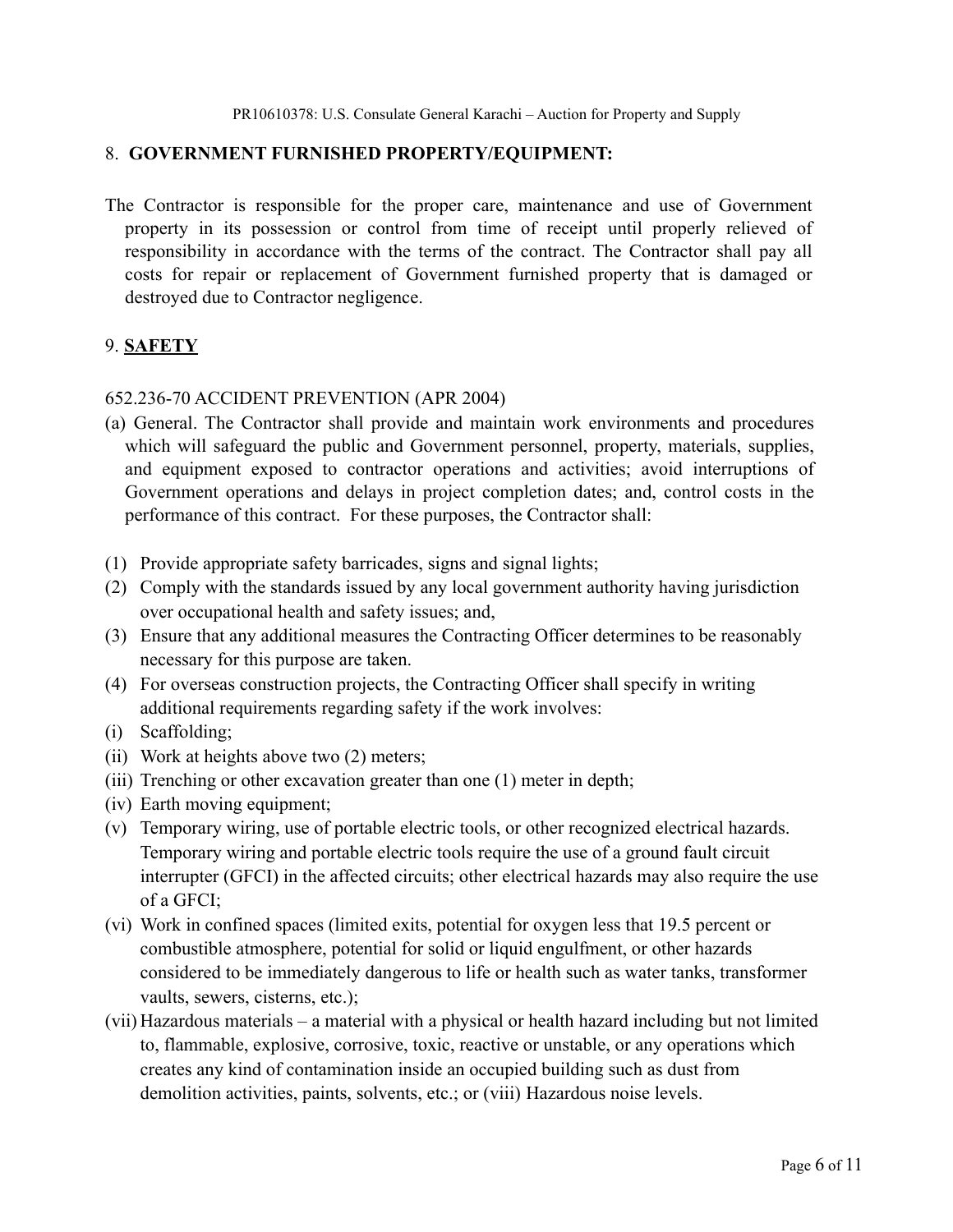- (b) Records. The Contractor shall maintain an accurate record of exposure data on all accidents incident to work performed under this contract resulting in death, traumatic injury, occupational disease, or damage to or theft of property, materials, supplies, or equipment. The Contractor shall report this data in the manner prescribed by the Contracting Officer.
- (c) Subcontracts. The Contractor shall be responsible for its subcontractors' compliance with this clause.
- (d) Written program. Before commencing work, the Contractor shall:
- (1)Submit a written plan to the Contracting Officer for implementing this clause. The plan shall include specific management or technical procedures for effectively controlling hazards associated with the project; and,
- (2)Meet with the Contracting Officer to discuss and develop a mutual understanding relative to administration of the overall safety program.
- (e) Notification. The Contracting Officer shall notify the Contractor of any non- compliance with these requirements and the corrective actions required. This notice, when delivered to the Contractor or the Contractor's representative on site, shall be deemed sufficient notice of the non-compliance and corrective action required. After receiving the notice, the Contractor shall immediately take corrective action. If the Contractor fails or refuses to promptly take corrective action, the Contracting Officer may issue an order suspending all or part of the work until satisfactory corrective action has been taken. The Contractor shall not be entitled to any equitable adjustment of the contract price or extension of the performance schedule on any suspension of work order issued under this clause.

(End of clause)

# **11 . CONTRACT CLAUSES**

- 52.212-4 Contract Terms and Conditions Commercial Items (Alternate I (MAY 2014) of 52.212-4 applies if the order is time-and-materials or labor-hour)
- FAR & DOSAR clauses will apply to this purchase order. These clauses can be accessed through following link:

[https://usdos.sharepoint.com/sites/A-OPE/EA/SitePages/Purchase-Orders-and-BlanketPurchase-](https://usdos.sharepoint.com/sites/A-OPE/EA/SitePages/Purchase-Orders-and-Blanket-Purchase-Agreements-Commercial-Items.aspx)[Agreements-Commercial-Items.aspx](https://usdos.sharepoint.com/sites/A-OPE/EA/SitePages/Purchase-Orders-and-Blanket-Purchase-Agreements-Commercial-Items.aspx)

# **52.204-24 Representation Regarding Certain Telecommunications and Video Surveillance Services or Equipment (OCT 2020).**

The Offeror shall not complete the representation at paragraph  $(d)(1)$  of this provision if the offeror has represented that it ''does not provide covered telecommunications equipment or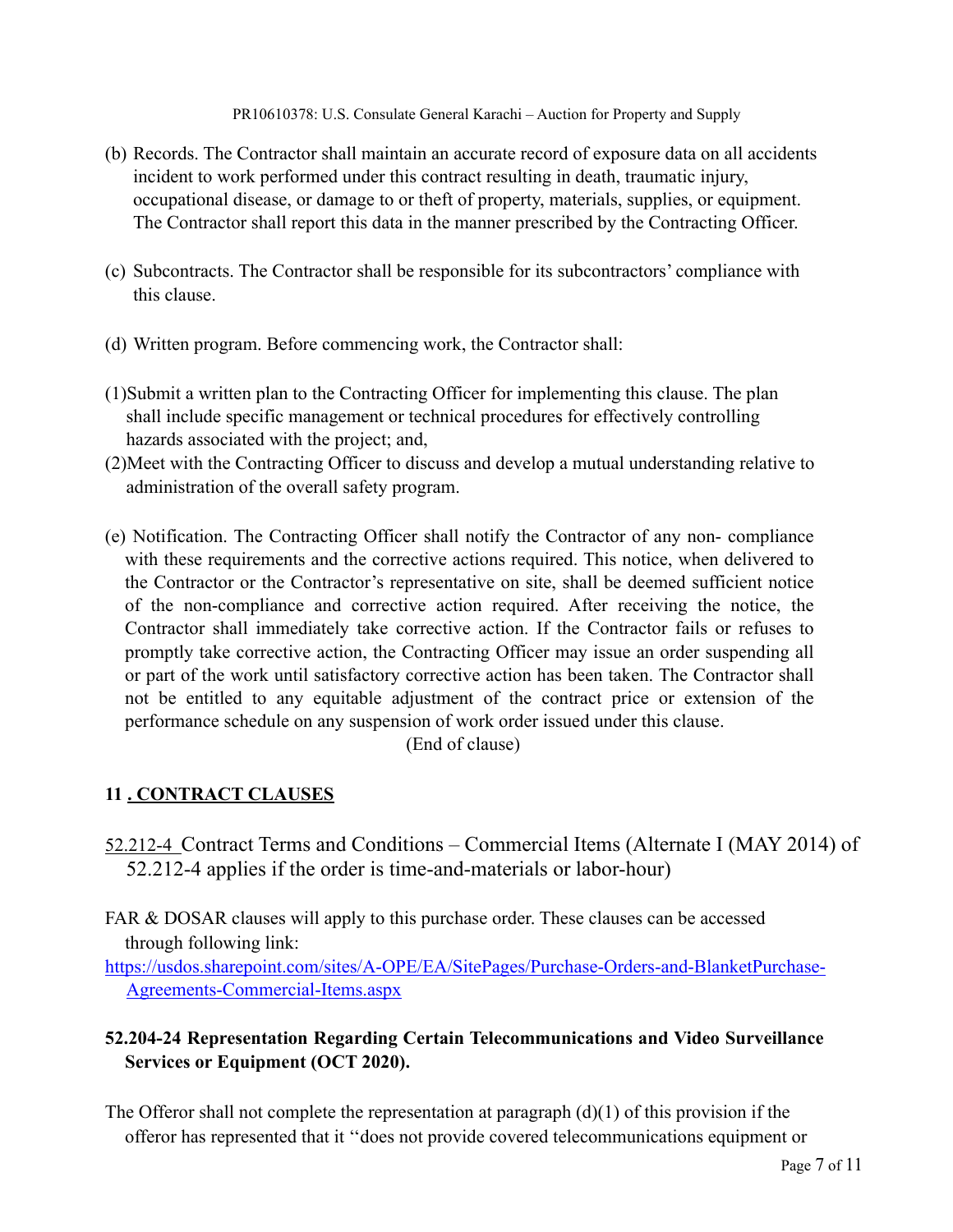- services as a part of its offered products or services to the Government in the performance of any contract, subcontract, or other contractual instrument" in paragraph  $(c)(1)$  in the provision at 52.204–26, Covered Telecommunications Equipment or Services— Representation, or in paragraph  $(v)(2)(i)$  of the provision at 52.212–3, Offeror Representations and Certifications–Commercial Items. The Offeror shall not complete the representation in paragraph  $(d)(2)$  of this
- provision if the Offeror has represented that it ''does not use covered telecommunications equipment or services, or any equipment, system, or service that uses covered telecommunications equipment or services'' in paragraph (c)(2) of the provision at 52.204– 26, or in paragraph  $(v)(2)(ii)$  of the provision at 52.212–3.
- (a) *Definitions.* As used in this provision—

*Backhaul, covered telecommunications equipment or services, critical technology, interconnection arrangements, reasonable inquiry, roaming, and substantial or essential component* have the meanings provided in the clause 52.204-25, Prohibition on Contracting for Certain Telecommunications and Video Surveillance Services or Equipment.

- (b) *Prohibition*.
- (1) Section 889(a)(1)(A) of the John S. McCain National Defense Authorization Act for Fiscal Year 2019 (Pub. L. 115-232) prohibits the head of an executive agency on or after August 13, 2019, from procuring or obtaining, or extending or renewing a contract to procure or obtain, any equipment, system, or service that uses covered telecommunications equipment or services as a substantial or essential component of any system, or as critical technology as part of any system. Nothing in the prohibition shall be construed to—

(i)Prohibit the head of an executive agency from procuring with an entity to provide a service that connects to the facilities of a third-party, such as backhaul, roaming, or interconnection arrangements; or

(ii)Cover telecommunications equipment that cannot route or redirect user data traffic or cannot permit visibility into any user data or packets that such equipment transmits or otherwise handles.

- (2) Section 889(a)(1)(B) of the John S. McCain National Defense Authorization Act for Fiscal
- Year 2019 (Pub. L. 115-232) prohibits the head of an executive agency on or after August 13, 2020, from entering into a contract or extending or renewing a contract with an entity that uses any equipment, system, or service that uses covered telecommunications equipment or services as a substantial or essential component of any system, or as critical technology as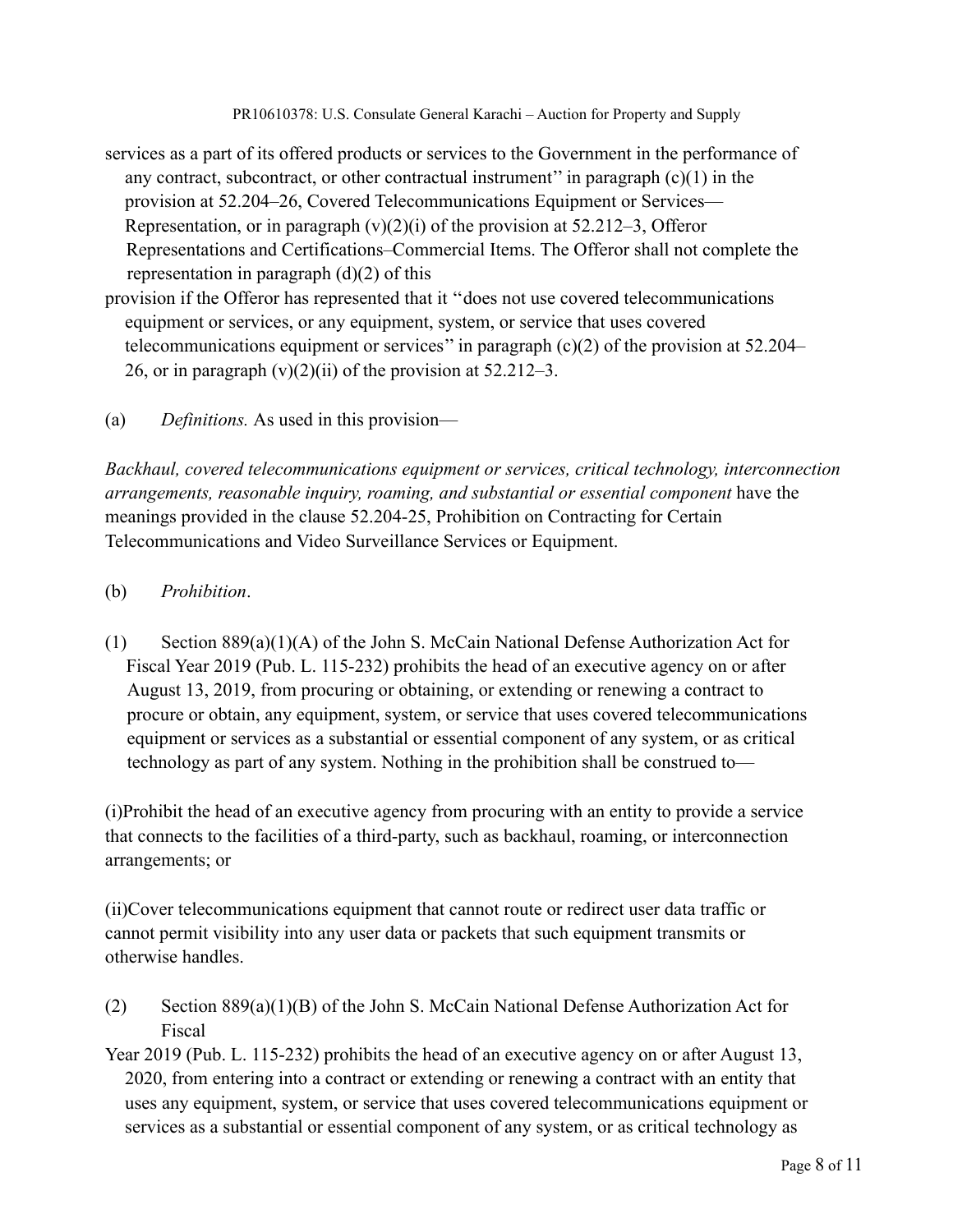part of any system. This prohibition applies to the use of covered telecommunications equipment or services, regardless of whether that use is in performance of work under a Federal contract. Nothing in the prohibition shall be construed to—

(i)Prohibit the head of an executive agency from procuring with an entity to provide a service that connects to the facilities of a third-party, such as backhaul, roaming, or interconnection arrangements; or

(ii)Cover telecommunications equipment that cannot route or redirect user data traffic or cannot permit visibility into any user data or packets that such equipment transmits or otherwise handles.

(c) *Procedures.* The Offeror shall review the list of excluded parties in the System for Award Management (SAM) (https://www.sam.gov) for entities excluded from receiving federal awards for "covered telecommunications equipment or services".

(d) *Representation.* The Offeror represents that—

(1)It *□* will, *□* will not provide covered telecommunications equipment or services to the Government in the performance of any contract, subcontract or other contractual instrument resulting from this solicitation. The Offeror shall provide the additional disclosure information required at paragraph (e)(1) of this section if the Offeror responds "will" in paragraph (d)(1) of this section; and

(2)After conducting a reasonable inquiry, for purposes of this representation, the Offeror represents that—

It *□* does, *□* does not use covered telecommunications equipment or services, or use any equipment, system, or service that uses covered telecommunications equipment or services. The Offeror shall provide the additional disclosure information required at paragraph (e)(2) of this section if the Offeror responds "does" in paragraph (d)(2) of this section.

## (e) *Disclosures.*

(1) Disclosure for the representation in paragraph  $(d)(1)$  of this provision. If the Offeror has responded "will" in the representation in paragraph (d)(1) of this provision, the Offeror shall provide the following information as part of the offer:

(i)For covered equipment—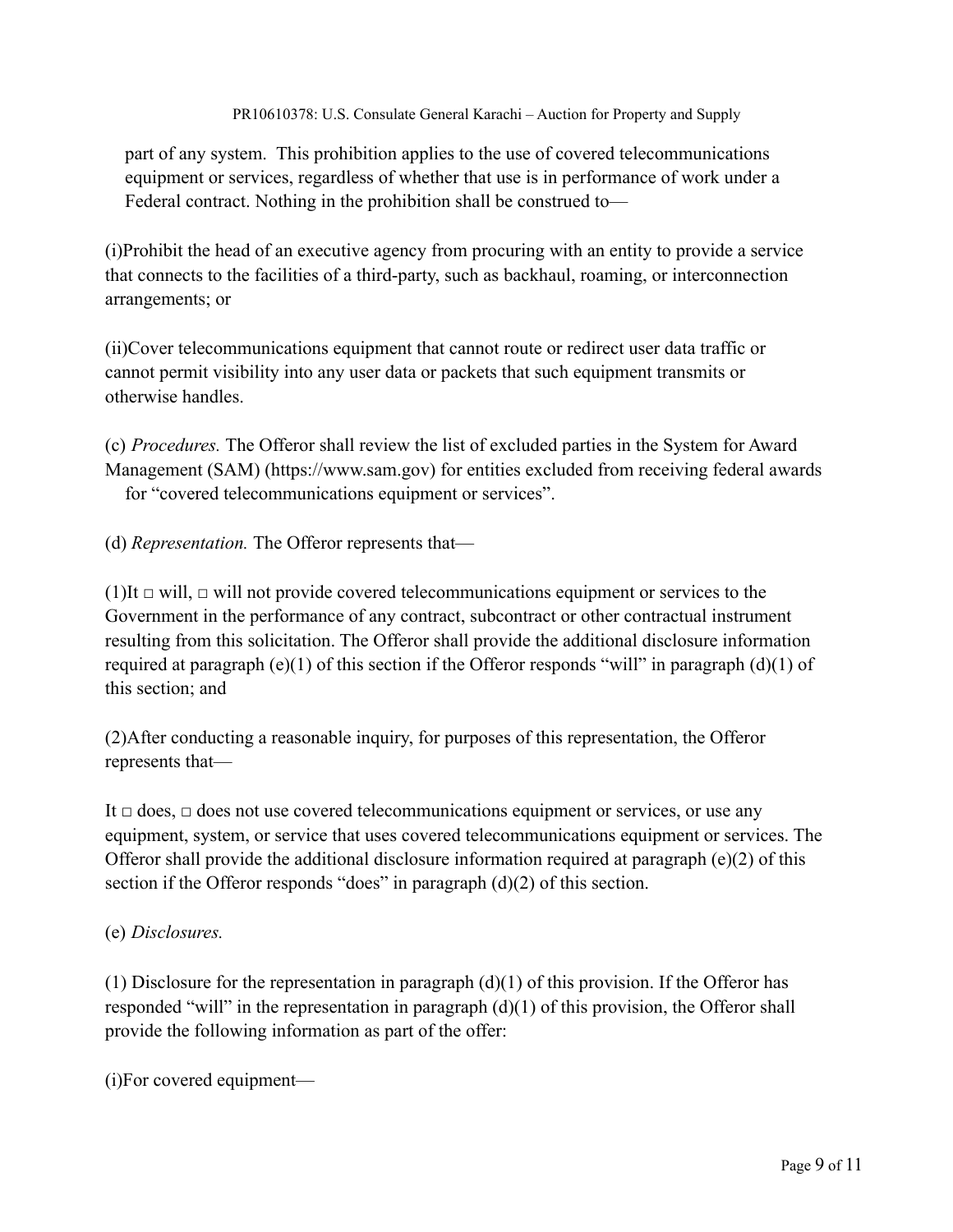(A)The entity that produced the covered telecommunications equipment (include entity name, unique entity identifier, CAGE code, and whether the entity was the original equipment manufacturer (OEM) or a distributor, if known);

- (B)A description of all covered telecommunications equipment offered (include brand; model number, such as OEM number, manufacturer part number, or wholesaler number; and item description, as applicable); and
- (C)Explanation of the proposed use of covered telecommunications equipment and any factors relevant to determining if such use would be permissible under the prohibition in paragraph (b)(1) of this provision.
- (ii)For covered services—

(A)If the service is related to item maintenance: A description of all covered telecommunications services offered (include on the item being maintained: Brand; model number, such as OEM number, manufacturer part number, or wholesaler number; and item description, as applicable); or

- (B)If not associated with maintenance, the Product Service Code (PSC) of the service being provided; and explanation of the proposed use of covered telecommunications services and any factors relevant to determining if such use would be permissible under the prohibition in paragraph (b)(1) of this provision.
- (2) Disclosure for the representation in paragraph  $(d)(2)$  of this provision. If the Offeror has responded "does" in the representation in paragraph (d)(2) of this provision, the Offeror shall provide the following information as part of the offer:

(i)For covered equipment—

(A)The entity that produced the covered telecommunications equipment (include entity name, unique entity identifier, CAGE code, and whether the entity was the OEM or a distributor, if known);

(B)A description of all covered telecommunications equipment offered (include brand; model number, such as OEM number, manufacturer part number, or wholesaler number; and item description, as applicable); and

(C)Explanation of the proposed use of covered telecommunications equipment and any factors relevant to determining if such use would be permissible under the prohibition in paragraph (b)(2) of this provision.